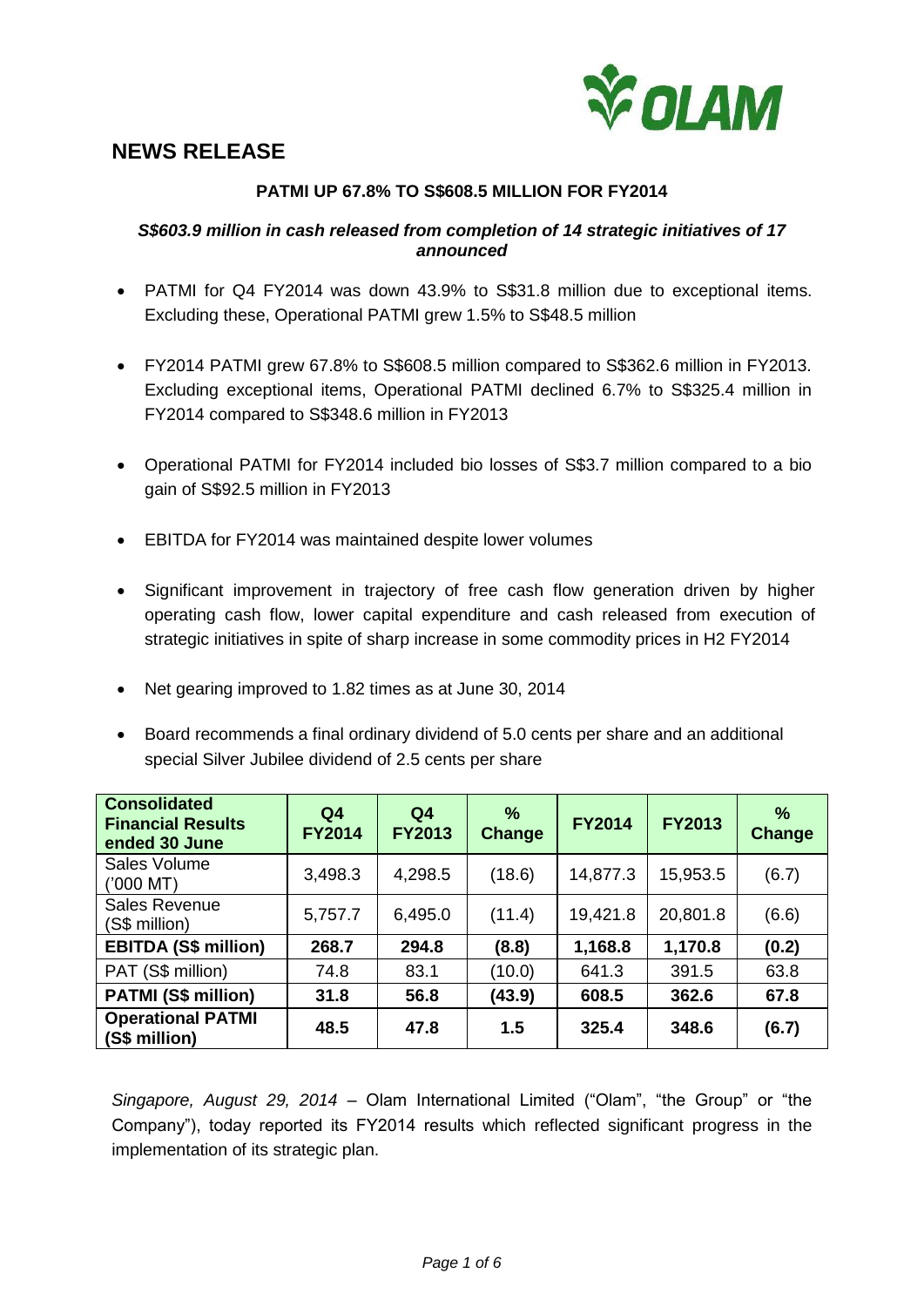

**For the three months ended June 30, 2014** ("Q4 FY2014"), Earnings Before Interest, Tax, Depreciation and Amortisation ("EBITDA") were down 8.8% to S\$268.7 million. Profit After Tax and Minority Interest (PATMI) was down 43.9% to S\$31.8 million due to exceptional losses of S\$16.7 million recorded in Q4 FY2014 compared to exceptional gains of S\$9.0 million in Q4 FY2013. Excluding exceptional items, Operational PATMI for Q4 FY2014 increased 1.5% to S\$48.5 million. These results include an overall reduction in the net gain from the fair valuation of biological assets by S\$25.5 million, from S\$42.6 million in Q4 FY2013 to S\$17.1 million in Q4 FY2014.

**For the full year ended June 30, 2014** ("FY2014"), EBITDA was maintained at S\$1,168.8 million in spite of lower volumes, reflecting margin expansion, particularly from the midstream segment. The volume decline of 6.7% was against a high base of FY2013, which saw an exceptional 49.5% growth over FY2012, as well as a result of targeted volume reduction in lower margin businesses as outlined in the strategic plan. Reported PATMI was up 67.8% to S\$608.5 million on account of exceptional gains recorded during the period arising from the successful execution of various initiatives in the strategic plan. Operational PATMI declined by 6.7% on higher depreciation and amortisation charges. These numbers include a net loss of S\$3.7 million for FY2014 on the fair valuation of biological assets compared to a net gain of S\$92.5 million in FY2013.

Olam reported significant improvement in the trajectory of cash flow generation with Free Cash Flow to Firm ("FCFF") and Free Cash Flow to Equity improving by S\$327.0 million and S\$295.8 million respectively as compared to FY2013. FCFF for FY2014 was marginally negative at S\$28.7 million compared to negative S\$355.7 million in FY2013. This was driven by higher cash flows from operations of S\$1,175.5 million (FY2013: S\$1,073.8 million) and reduction in net capital expenditure (including release of cash from strategic plan initiatives) to S\$206.0 million (FY2013: S\$1,050.6 million). Olam also achieved a reduction in working capital in three key segments. However, a sharp increase in commodity prices in H2 FY2014, particularly in Coffee and Cocoa in the Confectionery & Beverage ingredients segment, led to an overall increase in working capital as compared to the corresponding prior period.

Net gearing at the end of FY2014 was lower at 1.82 times compared to 1.93 times at the end of FY2013, and is well below the FY2016 target of 2.0 times.

**Olam's Group Managing Director and CEO, Sunny Verghese** said: "We are pleased with the progress made in this first full year of our revised strategic plan. Disciplined execution on various strategic initiatives has helped to release cash and unlock intrinsic value across projects and platforms that we have built over the years.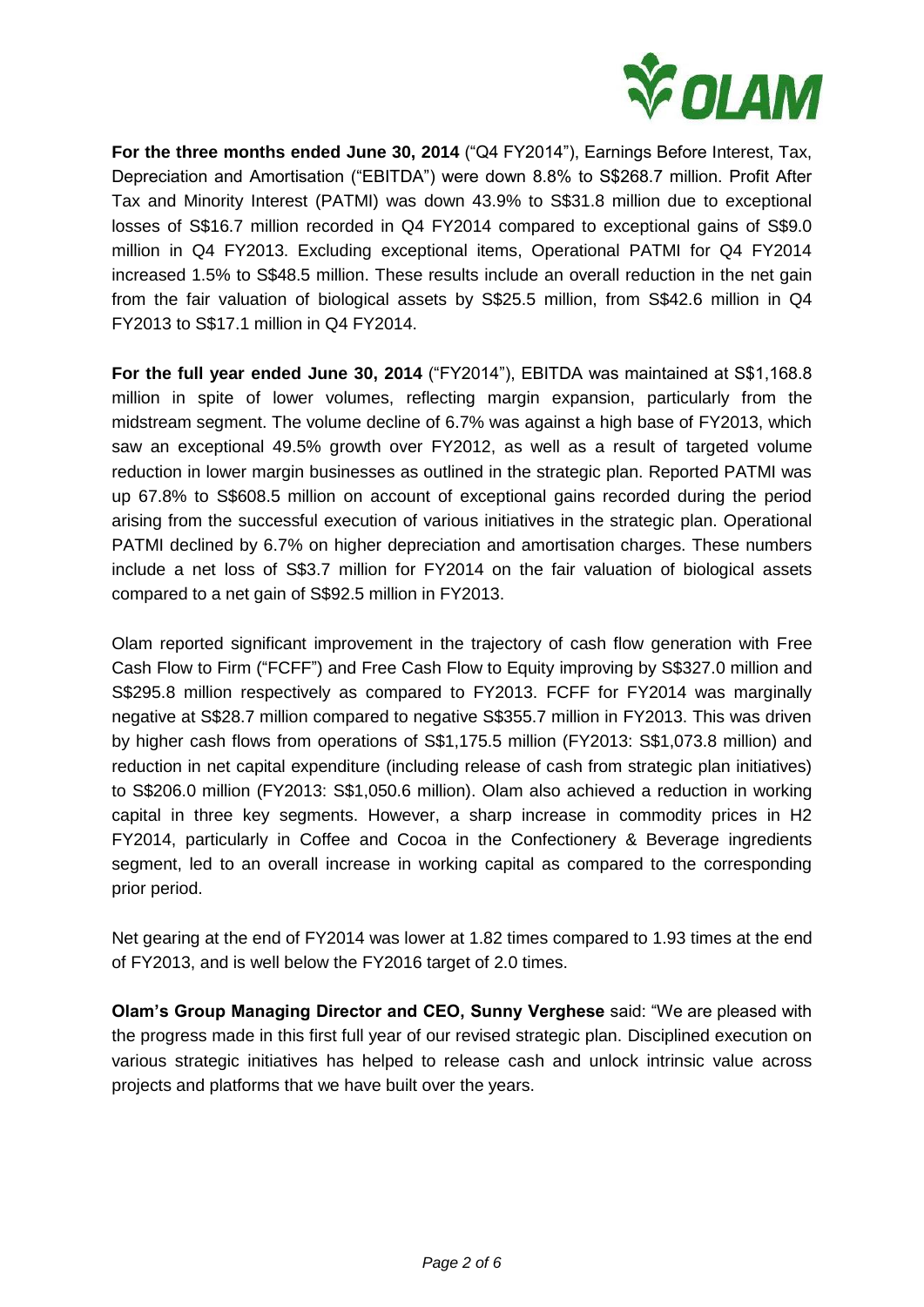

"We will stay focused on our twin objectives of pursuing profitable growth and accelerating free cash flow generation, while investing in selective growth opportunities that can enhance shareholder value over time. In this context, Temasek's recent investment to become the new majority shareholder in Olam will provide a strong base for a more resilient future for the Company."

# **Strategic Plan Update**

Since the strategic plan released in April 2013, Olam announced 17 initiatives, of which three were completed in FY2013 and 11 in FY2014. These 14 completed initiatives had released cash of S\$603.9 million, generated a P&L gain of S\$94.0 million and added S\$16.5 million directly to capital reserves. Three remaining initiatives, including the recently announced sale of 25.0% equity interest in the Packaged Foods business unit to Sanyo Foods, are expected to be completed within FY2015. These are likely to release further cash of approximately S\$313.1 million, generate a P&L gain of approximately S\$22.4 million and add approximately S\$118.8 million directly to capital reserves. (A summary of the initiatives and details about the strategic plan can be found in the Management Discussion and Analysis statement.)

## **Segmental Review**

|                                                | <b>Sales Volume</b>             |                     | <b>Revenue</b>      |                     | <b>EBITDA</b>                   |                                 |
|------------------------------------------------|---------------------------------|---------------------|---------------------|---------------------|---------------------------------|---------------------------------|
| <b>Segment</b>                                 | Q <sub>4</sub><br><b>FY2014</b> | Q4<br><b>FY2013</b> | Q4<br><b>FY2014</b> | Q4<br><b>FY2013</b> | Q <sub>4</sub><br><b>FY2014</b> | Q <sub>4</sub><br><b>FY2013</b> |
| Edible Nuts, Spices &<br>Vegetable Ingredients | 549.3                           | 556.9               | 1,073.1             | 1,154.5             | 102.5                           | 104.9                           |
| Confectionery &<br>Beverage Ingredients        | 295.5                           | 421.7               | 1,486.2             | 1,589.5             | 54.1                            | 53.7                            |
| Food Staples &<br>Packaged Foods               | 2,162.5                         | 2,659.0             | 2,064.4             | 2,346.0             | 34.0                            | 28.5                            |
| <b>Food Category</b>                           | 3,007.3                         | 3,637.6             | 4,623.7             | 5,090.0             | 190.6                           | 187.1                           |
| <b>Industrial Raw</b><br>Materials (IRM)       | 491.0                           | 660.9               | 1,134.3             | 1,404.7             | 89.6                            | 108.1                           |
| <b>Commodity Financial</b><br>Services (CFS)   | N.A.                            | N.A.                | (0.4)               | 0.4                 | (11.4)                          | (0.4)                           |
| <b>Non-Food Category</b>                       | 491.0                           | 660.9               | 1,133.9             | 1,405.1             | 78.2                            | 107.7                           |
| <b>Total</b>                                   | 3,498.3                         | 4,298.5             | 5,757.7             | 6,495.0             | 268.7                           | 294.8                           |

## Quarter 4

*Volume in '000 metric tonnes; Revenue & EBITDA in S\$ million*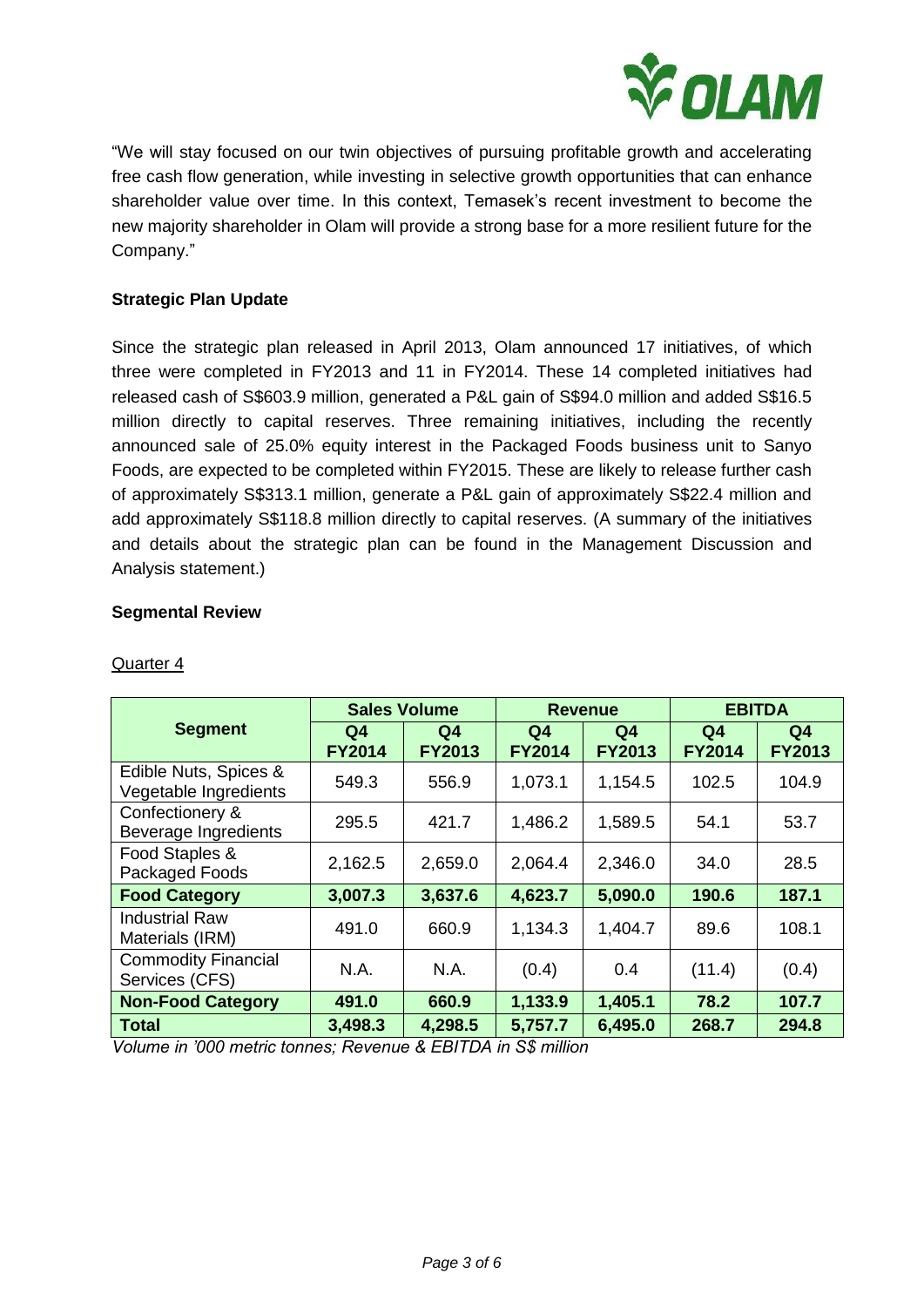

## Cumulative FY

|                                                | <b>Sales Volume</b> |               | <b>Revenue</b> |               | <b>EBITDA</b> |               |
|------------------------------------------------|---------------------|---------------|----------------|---------------|---------------|---------------|
|                                                | <b>FY2014</b>       | <b>FY2013</b> | <b>FY2014</b>  | <b>FY2013</b> | <b>FY2014</b> | <b>FY2013</b> |
| Edible Nuts, Spices &<br>Vegetable Ingredients | 1,570.3             | 1,641.1       | 3,452.0        | 3,205.1       | 362.7         | 309.4         |
| Confectionery &<br>Beverage Ingredients        | 1,441.7             | 1,612.4       | 5,048.8        | 5,273.2       | 275.4         | 259.4         |
| Food Staples &<br>Packaged Foods               | 10,186.5            | 10,753.6      | 7,265.4        | 7,720.9       | 339.9         | 415.3         |
| <b>Food Category</b>                           | 13,198.5            | 14,007.1      | 15,766.2       | 16,199.2      | 978.0         | 984.1         |
| <b>Industrial Raw</b><br>Materials (IRM)       | 1,678.9             | 1,946.3       | 3,654.8        | 4,601.1       | 215.5         | 207.1         |
| <b>Commodity Financial</b><br>Services (CFS)   | N.A.                | N.A.          | 0.7            | 1.4           | (24.6)        | (20.4)        |
| <b>Non-Food Category</b>                       | 1,678.9             | 1,946.3       | 3,655.5        | 4,602.5       | 190.9         | 186.7         |
| <b>Total</b>                                   | 14,877.3            | 15,953.5      | 19,421.8       | 20,801.8      | 1,168.8       | 1,170.8       |

*Volume in '000 metric tonnes; Revenue & EBITDA in S\$ million*

The **Edible Nuts, Spices & Vegetable Ingredients** segment registered a year-on-year volume decline of 4.3%, revenue growth of 7.7% and EBITDA growth of 17.2% in FY2014. The decline in volume was mostly on lower Cashew volumes while the EBITDA growth was on strong performance from the upstream Almond, US Peanut and dehydrated onion and garlic businesses within the segment.

The **Confectionery & Beverage Ingredients** segment recorded a decline in volume of 10.6% and revenue of 4.3%. Despite lower volumes, EBITDA grew 6.2%, driven by favourable trading conditions in Coffee and higher contribution from the midstream processing assets, including soluble Coffee in Vietnam and Spain and the newly commissioned Cocoa processing facility in Côte d'Ivoire.

**Food Staples & Packaged Foods** volumes and revenues declined by 5.3% and 5.9% respectively due to lower Grains and Rice volumes and prices. EBITDA declined by 18.2% due to lower contribution from Grains and Rice, impact of the devaluation of the Ghanaian Cedi on Packaged Foods, Grains and Rice, lower contribution from SIFCA in Palm and continued underperformance in the upstream Dairy operations in Uruguay and Russia.

The **Industrial Raw Materials** segment saw lower volumes in Wood Products and Fertiliser, leading to a decline of 13.7%, while turnover declined by 20.6%. Despite an adverse impact of lower volumes and backwardation in cotton futures in Q4 FY2014, overall EBITDA increased by 4.1%, supported by a higher contribution from the SEZ.

**Commodity Financial Services** registered an EBITDA loss of S\$24.6 million in FY2014 versus a loss of S\$20.4 million in FY2013.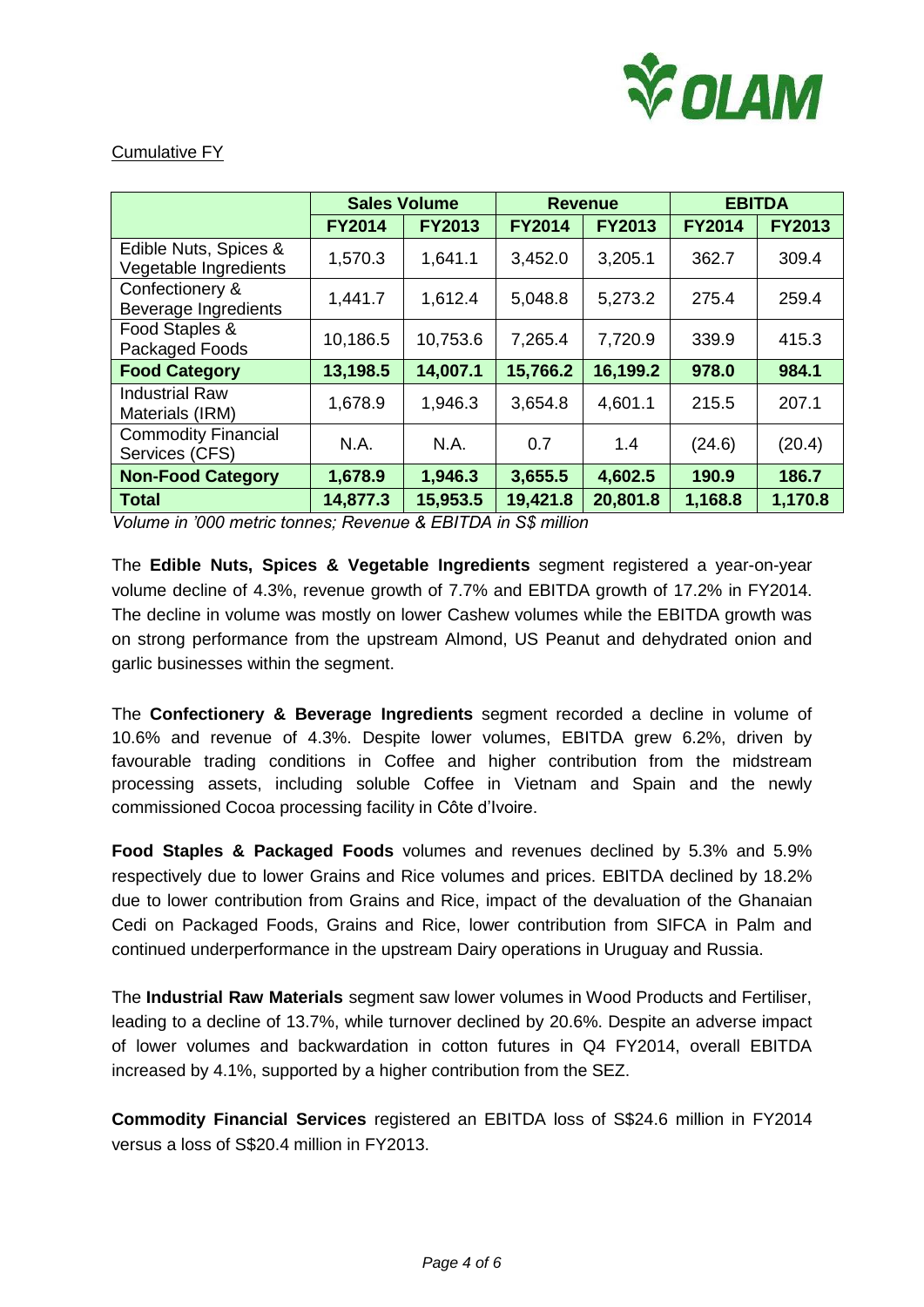

**Olam's Executive Director of Finance and Business Development, A. Shekhar** said: "We have made substantial progress in our efforts to improve cash flow generation by releasing cash from various strategic initiatives and moderating the pace of new investments. We made deliberate choices to reduce volumes and exit lower margin businesses, while maintaining our overall EBITDA.

"We are particularly pleased with the performance of our upstream and midstream investments given that more than half of them are currently gestating and are expected to make a larger contribution in the future."

## **Dividend**

The Board of Directors recommends an ordinary dividend of 5.0 cents per share for the year (FY2013: 4.0 cents per share). In celebration of Olam's  $25<sup>th</sup>$  anniversary, the Board is pleased to recommend an additional special Silver Jubilee dividend of 2.5 cents per share.

## **Outlook and Prospects**

The long-term trends in the agri-commodity sector remain attractive, and Olam is wellpositioned to benefit from this as a core global supply chain business with selective integration into higher value upstream and mid/downstream segments. Olam believes its diversified portfolio with leadership positions in many segments provides a resilient platform to navigate uncertainties in global markets.

. . . . .

## *Notes to the Editor:*

*This release should be read and understood only in conjunction with the full text of Olam International Limited's Q4 FY2014 and FY2014 Financial Statements and Management Discussion and Analysis lodged on SGXNET on August 29, 2014.* 

*The strategic plan for the period FY2014-2016 announced after Olam's strategy review in 2013 is premised on "rebalancing profitable growth and cash flow" with the view of generating positive Free Cash Flow to Firm (FCFF) by the end of FY2014, assuming constant prices, and sustaining it going forward.* 

*The year-to-date figures are a better reflection of the Group's performance as it experiences seasonality in earnings from quarter to quarter due to its participation in upstream, midstream and supply chain management of agricultural commodities across the Northern and Southern hemispheres.*